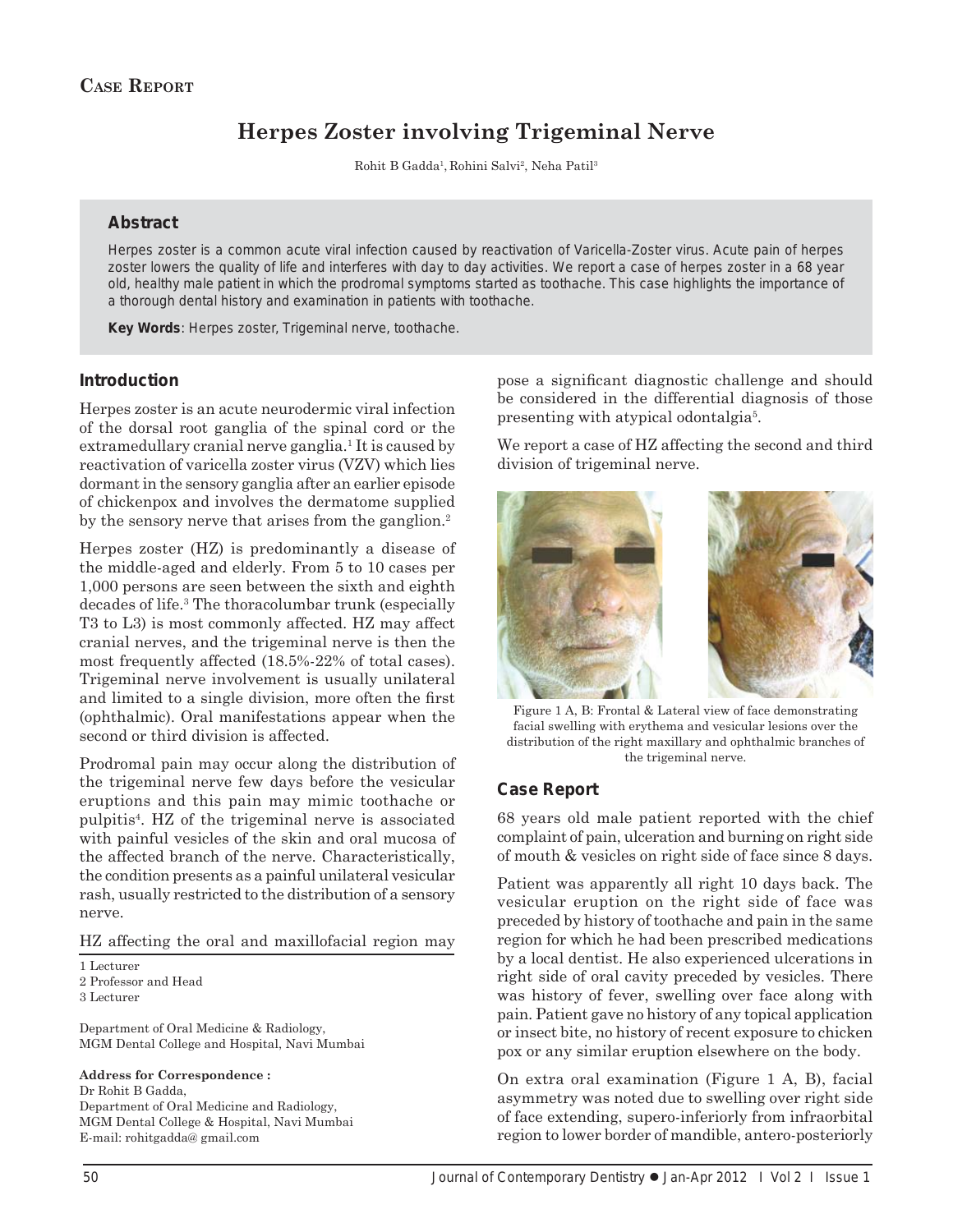from ala of nose to pre-auricular region and also involving the right orbit leading to closure of right eyelids. Erythema and vesicular lesions were seen over right infraorbital region, right cheek and right side of nose and upper lip. Right eye was closed due to bulk of the swelling. On palpation, swelling was tender & soft in consistency. Right sub-mandibular lymph nodes were palpable, two in number, tender, firm, mobile, 1x1cm in size approximately.

On intraoral examination, irregular shallow ulcerations were seen spread over the right buccal mucosa extending from the angle of the mouth, involving the lower mucobuccal fold also involving the right side of the hard palate till the midline. (Figure 2) Clinical examination of dentition was done to rule out dental cause of pain. Generalized gingival inflammation and recession was noted. Teeth on right quadrant of upper jaw gave a normal response to vitality testing using electric pulp tester.

Complete blood count was within normal limits. ELISA for HIV was negative. These investigations ruled out immunosupression. Specific diagnostic test of Tzanc smear was not done and on the basis of clinical signs, a final diagnosis of Herpes zoster involving maxillary and ophthalmic division of trigeminal nerve on right side (V1, V2) was given.

Patient was advised following medications - Tab Acycovir 800mg, five times a day for 7 days, Cap Phexin 500mg, three times a day for 5 days, Tab Combiflam twice a day for 5 days, Hexidine mouth wash, T Bact Cream (Mupirocin 2 %) for local application on face, twice a day.

Table 1: Clinical stages of Herpes Zoster:

| <b>PHASES</b>   | <b>FEATURES</b>                                                                                                                   |
|-----------------|-----------------------------------------------------------------------------------------------------------------------------------|
| <b>PRODROME</b> | Intense pain<br>Sensitive teeth<br>Otitis media<br>Initial viral replication<br>Acute ganglinitis<br>Neuronal necrosis            |
| <b>ACUTE</b>    | Cluster of vesicles on<br>erythematous base<br>Pustular<br>Ulcerate<br>Along the path of affected<br>nerve & terminate at midline |
| <b>CHRONIC</b>  | Post herpetic neuralgia                                                                                                           |



Figure 2: Intra-oral clinical photographs showing unilateral, ulceration and erythema affecting the hard palate.

Ophthalmology consultation was sought for examination of eye lesions and the patient was advised - Ciprofloxacin 0.3% eye ointment 6 times / day, Ecotears 6 times / day, recalled after 2 weeks.

On telephonic conversation with the patient after 2 weeks, he reported to be absolutely all right without any complaints.

### **Discussion**

Zoster occurs during the lifetime of 10% to 20% of individuals, and the prevalence of attacks increases with age. Our case was 68 years old.

The majority of HZ infections involve the thoracic and lumbar dermatomes; however, approximately 18 to 22% of patients present with infections involving any of the three branches of the trigeminal nerve<sup>5</sup>. Trigeminal nerve involvement in HZ is usually unilateral and limited to a single division, more often the ophthalmic division; however, in our case the maxillary and ophthalmic divisions were involved; this is rare  $(1.7\% \text{ of cases})^6$ .

Oral manifestations appear when the second (maxillary) or third (mandibular) trigeminal divisions are affected. Frequently the intraoral lesions are associated with cutaneous lesions affecting the corresponding area innervated by the affected sensory nerve as present in our cases.

Reactivation of the latent residual virus occurs after a variable latent phase of between 5 and 40 years in 15% of the patients and results from waning specific cellular immunity. The possible precipitating factors include trivial trauma, physical and mental stress, radiotherapy, surgery and old age.7

Patients with HZ may progress through three stages: prodromal stage, active stage (also called acute stage) and chronic stage. $8-10$  (Table 1)

The prodromal stage presents as sensations (described as burning, tingling, itching, boring, prickly)